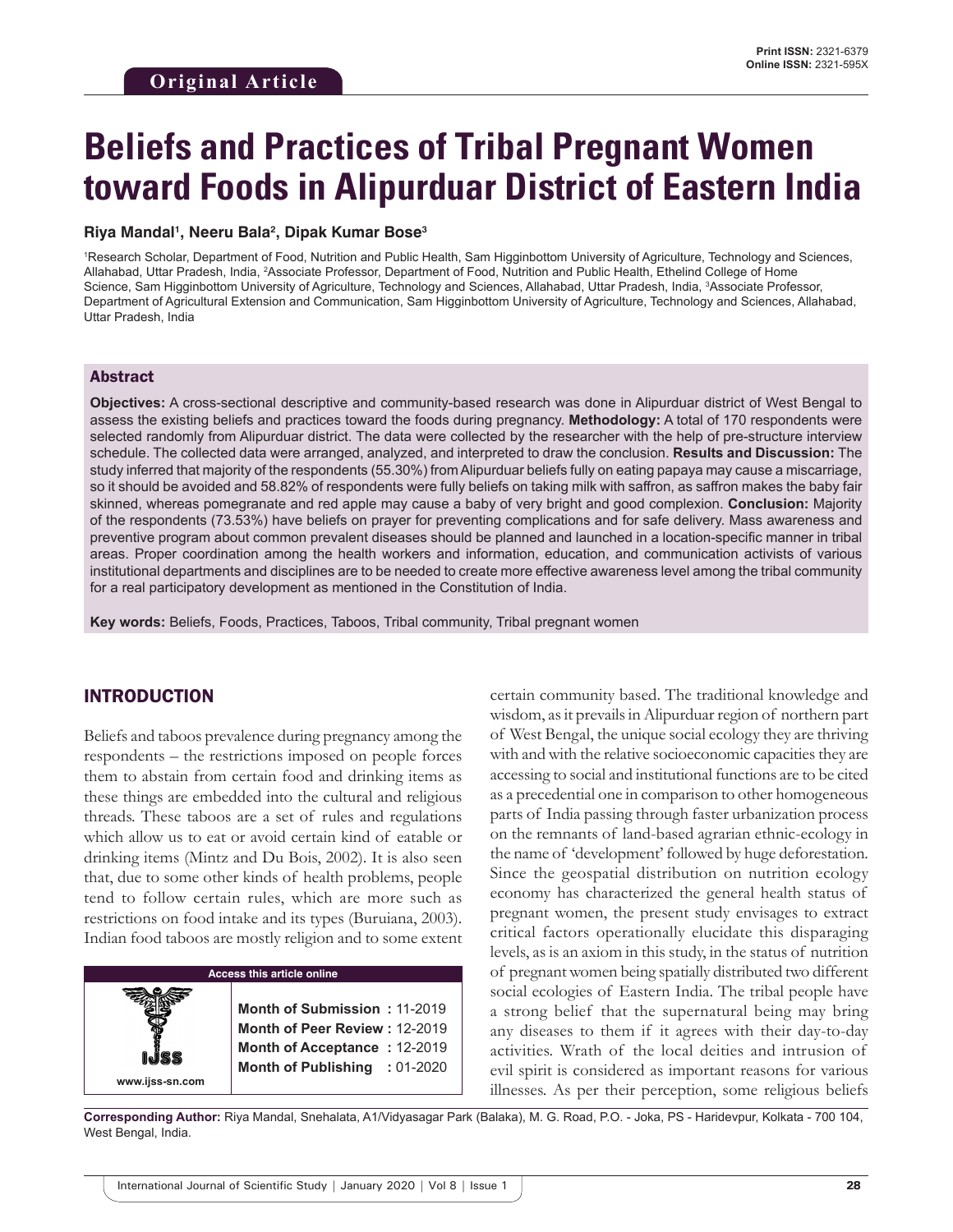such as mythological, supernatural, or spiritual aspects of a religion are the causes of illness. Indigenous people perhaps everywhere consider ritual remedies for diseases caused by supernatural agents, and counter magic for those caused by witchcraft and sorcery practices (Bailey, 2001).

#### METHODOLOGY

A community-based, cross-sectional descriptive study was conducted in Alipurduar district of West Bengal which was selected purposively to assess the existing beliefs and practices toward the foods during pregnancy. A total of 170 respondents from Alipurduar district were selected randomly. The data were collected by the researcher herself with the help of pre-structured interview schedule. The collected data were arranged, analyzed, and interpreted to draw the logical conclusion.

Distribution and pattern of sociocultural beliefs with practices during pregnancy among the respondents are shown in Table 1, total seven points were included by the researcher as "eating papaya may cause a miscarriage; so it should be avoided," "eating pineapples may cause more than two eyes of the baby," "taking milk with saffron (Saffron makes the baby fair skinned), pomegranate, and red apple may cause a baby of very bright and good complexion," "prayer for preventing complications and for safe delivery," "eating ghee is important because it will make the delivery easy," "food and water restriction in public to prevent the evil looks," and "jackfruits and sesame seed (*til* seeds) can cause an abortion." The points in regard to "practices" against each "belief" points were followed one after another.

RESULTS AND DISCUSSION

| Table 1: Distribution of the respondents by the pattern of sociocultural beliefs and practices during |  |  |
|-------------------------------------------------------------------------------------------------------|--|--|
| pregnancy                                                                                             |  |  |

|                  | Pattern and type of beliefs and practices             | Up to what extent | <b>Frequency</b> | Percentage |
|------------------|-------------------------------------------------------|-------------------|------------------|------------|
| <b>Beliefs</b>   | Eating papaya may cause a miscarriage, so it should   | Fully             | 94               | 55.30      |
|                  | be avoided                                            | Partially         | 55               | 32.35      |
|                  |                                                       | Not at all        | 21               | 12.35      |
| Practices        | Papaya is avoided                                     | Fully             | 72               | 42.35      |
|                  |                                                       | Partially         | 47               | 27.65      |
|                  |                                                       | Not at all        | 51               | 30.00      |
| <b>Beliefs</b>   | Eating pineapples may cause more than two eyes of     | Fully             | 26               | 15.29      |
|                  | the baby                                              | Partially         | 61               | 35.88      |
|                  |                                                       | Not at all        | 83               | 48.82      |
| Practices        | Pineapples are prohibited during pregnancy            | Fully             | 21               | 12.35      |
|                  |                                                       | Partially         | 58               | 34.12      |
|                  |                                                       | Not at all        | 91               | 53.53      |
| <b>Beliefs</b>   | Taking milk with saffron (saffron makes the baby fair | Fully             | 103              | 60.59      |
|                  | skinned), pomegranate, and red apple may cause a      | Partially         | 48               | 28.23      |
|                  | baby of very bright and good complexion               | Not at all        | 19               | 11.18      |
| Practices        | Milk with saffron, pomegranate, and red apple are     | Fully             | 07               | 04.12      |
|                  | consumed                                              | Partially         | 94               | 55.29      |
|                  |                                                       | Not at all        | 69               | 40.59      |
| <b>Beliefs</b>   | Prayer for preventing complications and for safe      | Fully             | 125              | 73.53      |
|                  | delivery                                              | Partially         | 25               | 14.70      |
|                  |                                                       | Not at all        | 20               | 11.77      |
| Practices        | Prayer for the same                                   | Fully             | 52               | 30.59      |
|                  |                                                       | Partially         | 77               | 45.29      |
|                  |                                                       | Not at all        | 41               | 24.12      |
| <b>Beliefs</b>   | Eating ghee is important because it will make the     | Fully             | 19               | 11.18      |
|                  | delivery easy                                         | Partially         | 54               | 31.76      |
|                  |                                                       | Not at all        | 97               | 57.06      |
| <b>Practices</b> | Ghee is consumed during pregnancy                     | Fully             | 15               | 08.82      |
|                  |                                                       | Partially         | 54               | 31.76      |
|                  |                                                       | Not at all        | 101              | 59.41      |
| <b>Beliefs</b>   | Jackfruits and sesame seed (til seeds) can cause an   | Fully             | 12               | 7.06       |
|                  | abortion                                              | Partially         | 65               | 38.23      |
|                  |                                                       | Not at all        | 93               | 54.71      |
| Practices        | Jackfruits and sesame seed (til seeds) are avoided    | Fully             | 07               | 04.12      |
|                  |                                                       | Partially         | 34               | 20         |
|                  |                                                       | Not at all        | 129              | 75.88      |